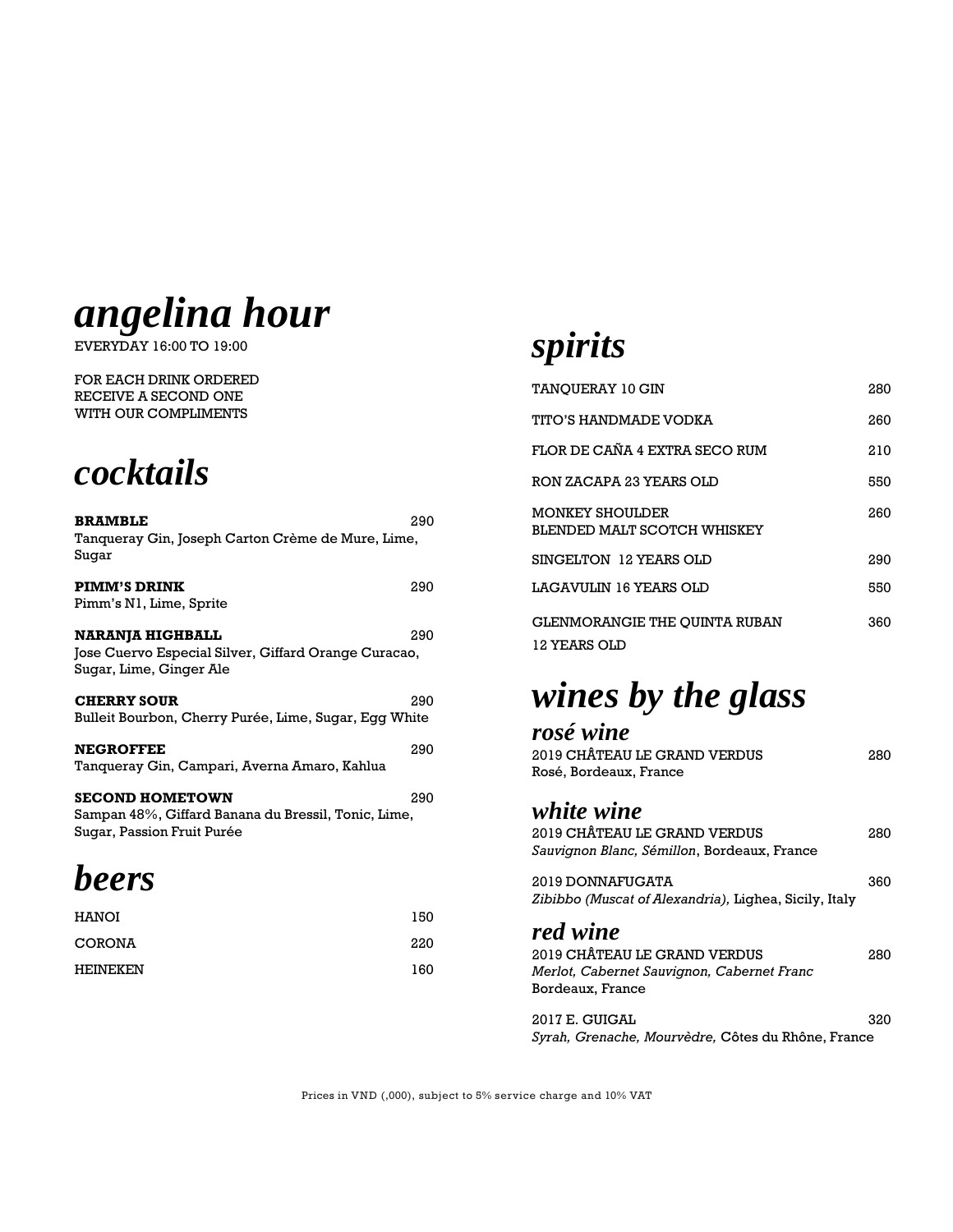| wines by the glass                                                                                     | glass | bottle |
|--------------------------------------------------------------------------------------------------------|-------|--------|
| champagne                                                                                              |       |        |
| NV Deutz, Brut Classic                                                                                 | 650   | 3,900  |
| NV Vranken, Diamant, Rosé                                                                              | 720   | 4,600  |
| rosé wine                                                                                              |       |        |
| 2019 Bordeaux Supérieur, Château Le Grand Verdus<br>Cabernet Franc, Cabernet Sauvignon, Merlot, France | 280   | 1,400  |
| 2019 Gris Blanc, Gérard Bertrand<br>Grenache Gris, Vin de Pays d'Oc, France                            | 280   | 1,400  |
| white wine                                                                                             |       |        |
| 2018 Alsace, Trimbach<br>Riesling, France                                                              | 390   | 1,900  |
| 2018 Burgundy, Simonnet-Febvre<br>Chablis, Chardonnay, France                                          | 320   | 1,600  |
| 2019 Bordeaux Supérieur, Château Le Grand Verdus<br>Sauvignon Blanc, Sémillon, France                  | 280   | 1,400  |
| 2019 Lighea, Donnafugata<br>Zibibbo (Muscat of Alexandria), Sicily, Italy                              | 360   | 1,800  |
| 2020 Marlborough, Craggy Range, Te Muna Vineyard<br>Sauvignon Blanc, New Zealand                       | 400   | 2,000  |
| Our full wine selection is available upon request.                                                     |       |        |

Please ask us for further assistance and recommendations.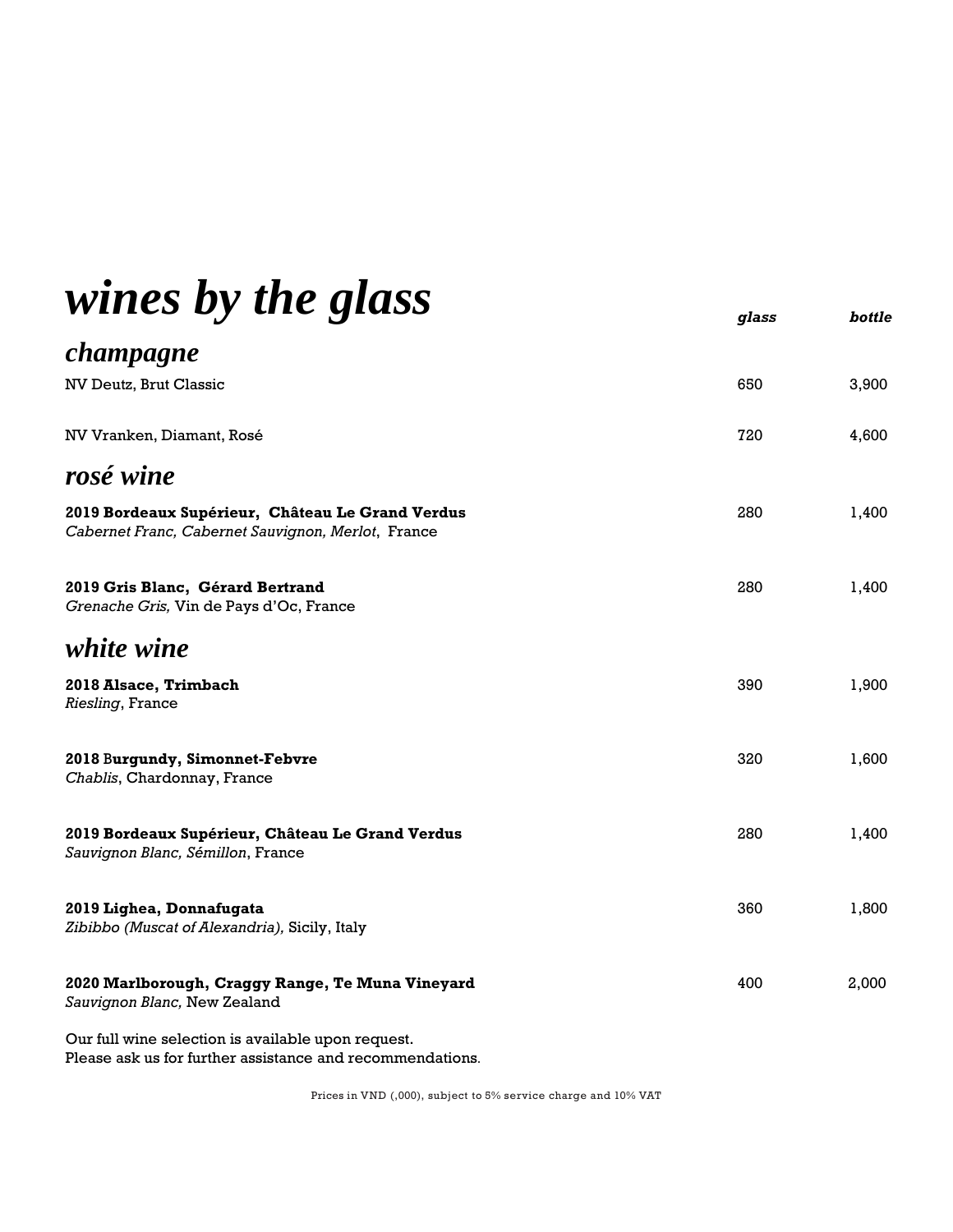## *wines by the glass*

|                                                                                                                                | glass | bottle |
|--------------------------------------------------------------------------------------------------------------------------------|-------|--------|
| red wine                                                                                                                       |       |        |
| 2018 Château La Fortune, Cru Bourgeois<br>Cabernet Sauvignon, Cabernet Franc, Malbec, Merlot, Petit Verdot,<br>Margaux, France | 760   | 3,800  |
| 2016 Leeuwin Estate Siblings<br>Shiraz, Margaret River, Australia                                                              | 380   | 1,900  |
| 2017 Burgundy, Joseph Drouhin<br>Pinot Noir, Laforêt, France                                                                   | 430   | 2,100  |
| 2018 California, Kendall-JacksonVintner's Reserve<br>Zinfandel, North Coast, USA                                               | 460   | 2,300  |
| 2019 The Winery of Good Hope<br>Pinotage, Stellenbosch, Western Cape, South Africa                                             | 260   | 1,300  |
| 2019 Bordeaux Supérieur, Château Le Grand Verdus<br>Merlot, Cabernet Sauvignon, Cabernet Franc, France                         | 280   | 1,400  |
| sweet wine                                                                                                                     |       |        |
| 2018 Moscato d'Asti, Michele Chiarlo<br>Moscato Bianco, Palás, Moscato, Italy                                                  | 340   | 1,700  |

Our full wine selection is available upon request. Please ask us for further assistance and recommendations.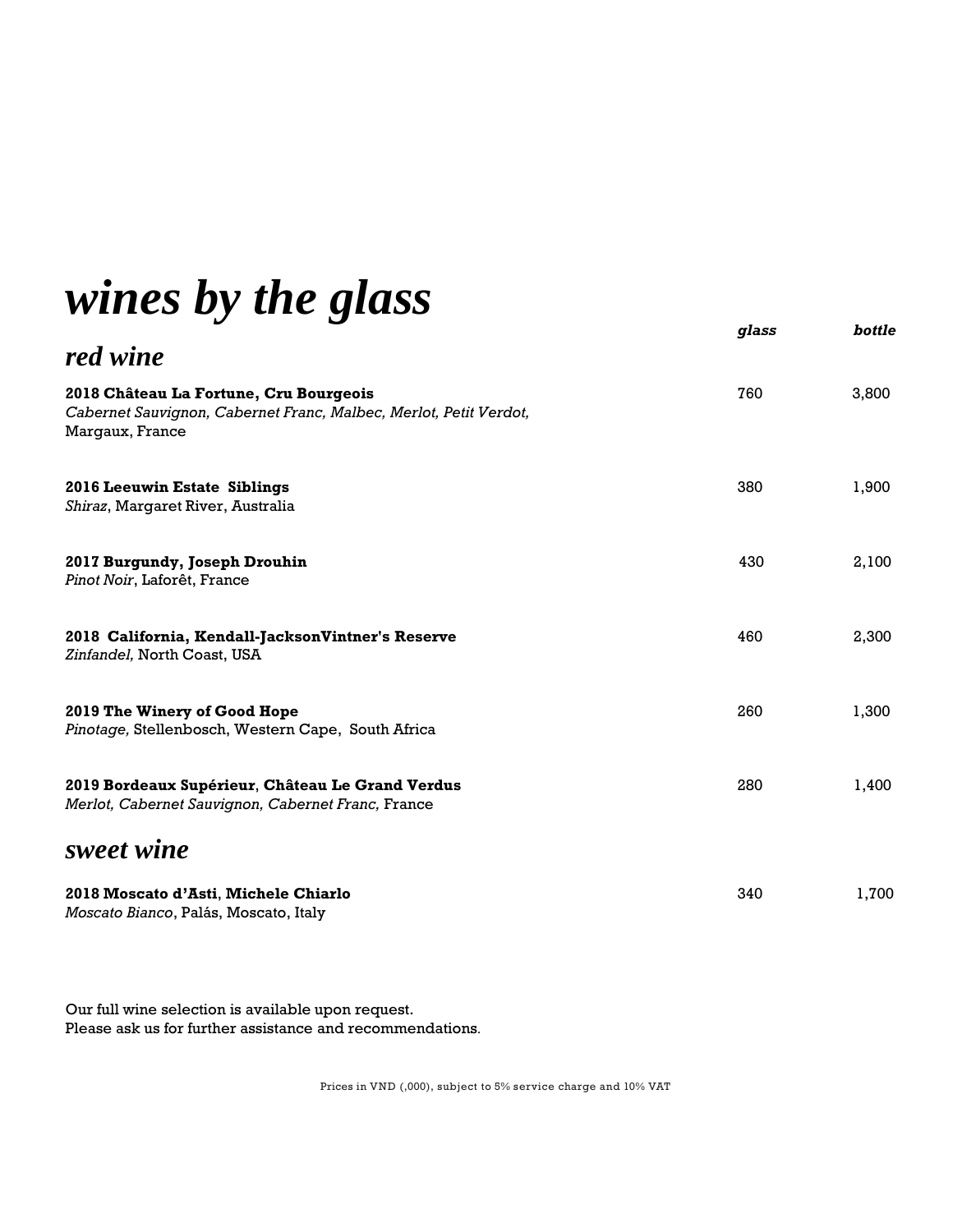

| RICARD                            | 180 |
|-----------------------------------|-----|
| MARCINO Rouge/Blanc/Sec           | 190 |
| LILLET Blanc/Rosé                 | 200 |
| LA QUINTINYE   Blanc or Extra Dry | 290 |
| ABSINTH ABSENT                    | 300 |
| CARPANO Classico/Bianco/Dry       | 190 |
| CARPANO PUNT ET MES               | 190 |
| CYNAR RICETTA ORIGINALE           | 190 |
| LUXARDO SPRITZ                    | 200 |
| <b>CAMPARI</b>                    | 200 |
| AVERNA AMARO SICILIANO            | 220 |
| LUXARDO FERNET AMARO              | 200 |

# *sherry and port*

| TIO PEPE FINO, EN RAMA 4 YEARS | 260 |
|--------------------------------|-----|
| VINA AB. AMONTILLADO 8 YEARS   | 260 |
| NOVAL PORT RUBY                | 260 |
| NOVAL PORT DRY                 | 260 |
| NOVAL PORT TAWNY 10 YEARS      | 360 |

# *fruit brandy*

| 250 |
|-----|
| 250 |
| 220 |
| 390 |
| 300 |
| 350 |
|     |

#### *liqueurs glass*

| COINTREAU              | 200 |
|------------------------|-----|
| <b>GRAND MARNIER</b>   | 260 |
| <b>DOM BENEDICTINE</b> | 260 |
| DOMAINE DE CANTON      | 300 |
| TIA MARIA              | 200 |
| LUXARDO LIMONCELLO     | 220 |
| SAMBUCA VACCARI        | 200 |
| FRANGELICO             | 220 |
| <b>GALLIANO</b>        | 260 |
| BAILEY'S IRISH CREAM   | 180 |
| DRAMBUIF.              | 220 |
| KAHLUA COFFEE LIQUEUR  | 180 |
| LICOR 43               | 200 |
| MALIBU                 | 190 |
| SOUTHERN COMFORT       | 180 |
| PIMM'S N°1             | 180 |

#### *cognac glass bottle*

| <b>HENNESSY VS</b>        | 220   | 3,000   |
|---------------------------|-------|---------|
| <b>HENNESSY VSOP</b>      | 350   | 4,600   |
| <b>HENNESSY XO</b>        | 650   | 9.000   |
| <b>HENNESSY PARADIS</b>   | 3,500 | 45,000  |
| HENNESSY PARADIS IMPERIAL | 7,500 | 120,000 |
| MARTELL VSOP              | 350   | 4,600   |
| MARTELL XO                | 690   | 12,000  |
| REMY MARTIN VSOP          | 350   | 4,600   |
| REMY MARTIN CLUB          | 450   | 6,000   |
| REMY MARTIN XO            | 650   | 9,000   |
| REMY MARTIN LOUIS XIII    | 7,500 | 125,000 |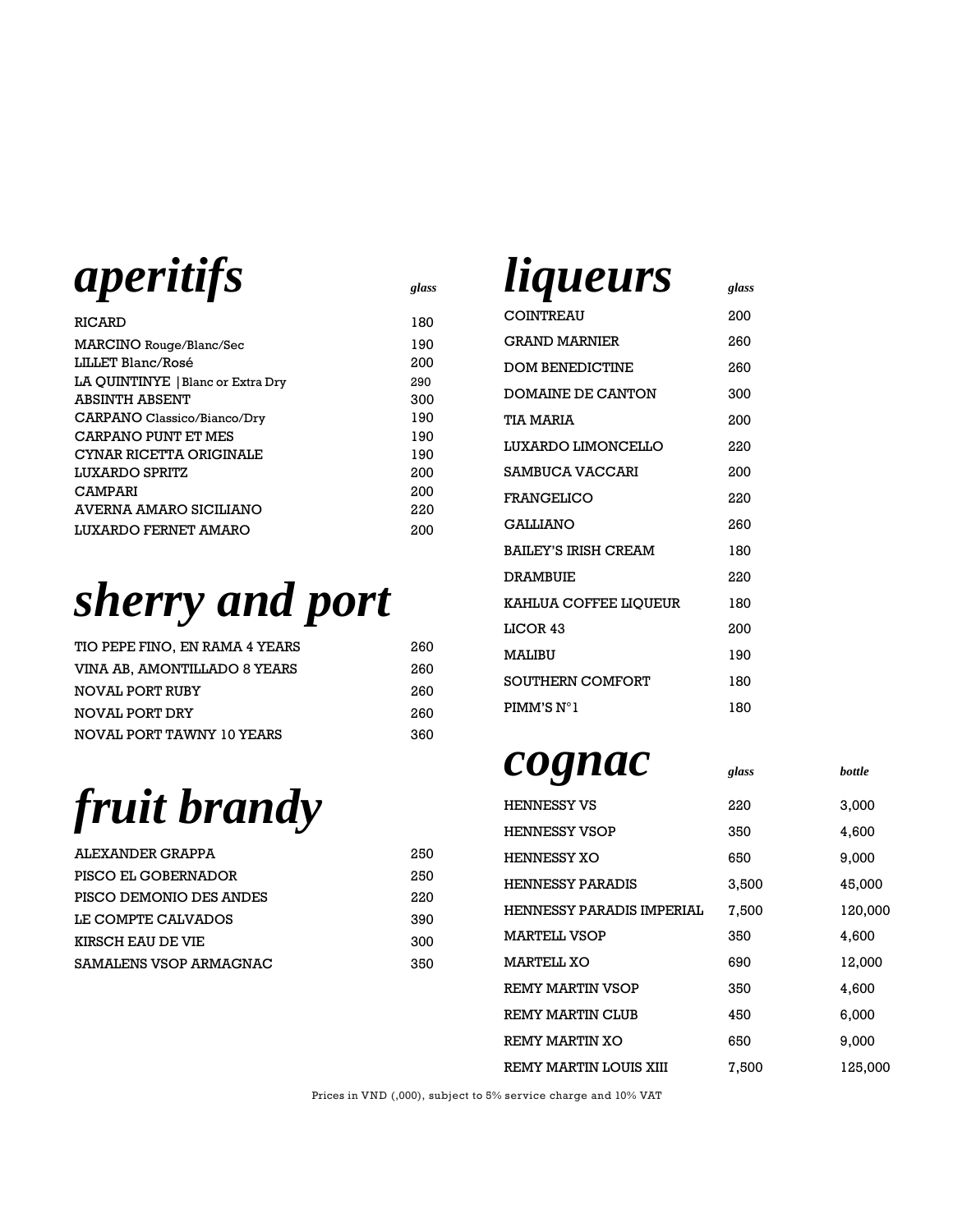| gin                                                             | glass | bottle |
|-----------------------------------------------------------------|-------|--------|
| TANQUERAY   ENGLAND   Lime                                      | 220   | 3,000  |
| TANQUERAY 10   ENGLAND   Pink Grapefruit                        | 280   | 5,400  |
| BERKELEY SQUARE LONDON DRY   ENGLAND   Basil                    | 550   | 7,600  |
| SIPSMITH LONDON DRY   ENGLAND   Lime                            | 250   | 3,500  |
| SIPSMITH SLOE   ENGLAND   Lemon                                 | 350   | 4,600  |
| BULLDOG LONDON DRY   ENGLAND   Lime, Black pepper               | 200   | 2,800  |
| BEEFEATER   ENGLAND   Lemon, Orange                             | 190   | 2,500  |
| BEEFEATER 24   ENGLAND   Lemon, Orange                          | 250   | 3,000  |
| BOMBAY SAPPHIRE   ENGLAND   Lime                                | 200   | 2,800  |
| STAR OF BOMBAY   ENGLAND   Orange                               | 300   | 4,200  |
| BOODLES LONDON DRY   ENGLAND   Orange                           | 180   | 2,300  |
| No 3 LONDON DRY   ENGLAND   Rosemary, Pink Grapefruit           | 350   | 4,600  |
| CAORUNN GIN   SCOTLAND   Apple                                  | 300   | 4,200  |
| HENDRICK'S   SCOTLAND   Cucumber                                | 300   | 4,200  |
| LE GIN DE CHRISTIAN DROUIN   FRANCE   Green apple, Lime, Ginger | 350   | 4,600  |
| DISTELLERIE DE PARIS   FRANCE   Lime, Green apple               | 400   | 5,800  |
| BLIND TIGER   BELGIUM   Lime                                    | 390   | 3,900  |
| MONKEY 47   GERMANY   Lime, Sage                                | 460   | 5,500  |
| FERDINAND'S SAAR DRY   GERMANY   Grape, Thyme 400               | 400   | 5,800  |
| <b>BOLS GENEVER</b>   HOLLAND   Orange, Rosemary                | 300   | 4,200  |
| FOUR PILLARS SPICED NEGRONI   AUSTRALIA   Orange                | 300   | 4,200  |
| ROKU GIN   JAPAN   Ginger                                       | 260   | 3.800  |
| ROYAL SEDANG   VIETNAM, FRANCE   Lemongrass                     | 350   | 4,600  |
| SONG CAI   VIETNAM   Lemongrass, Cucumber                       | 250   | 3,500  |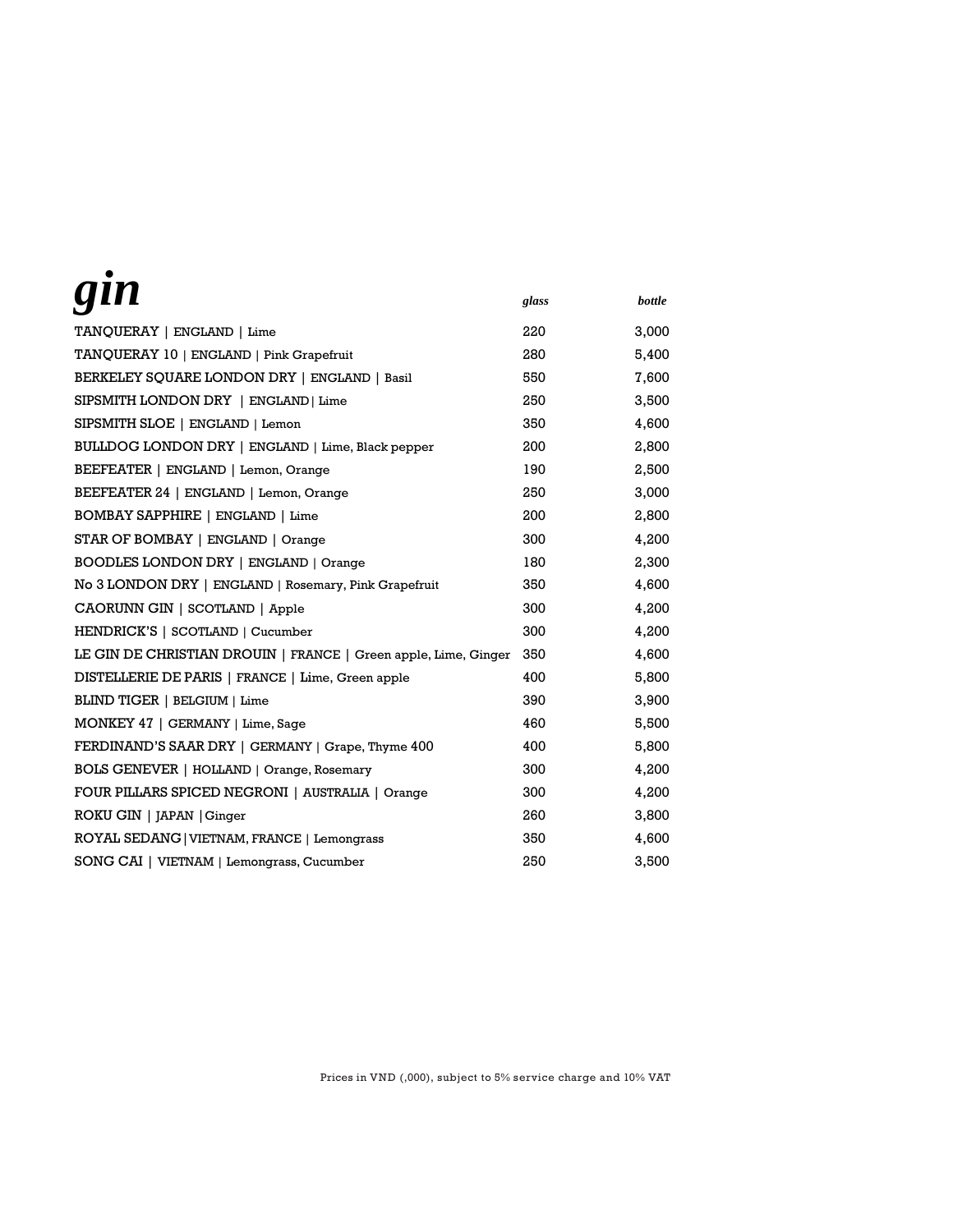### *vodka glass bottle*

|                                   | 8.000 |        |
|-----------------------------------|-------|--------|
| KETEL ONE   HOLLAND               | 260   | 3,800  |
| CIROC   FRANCE                    | 290   | 4,000  |
| <b>GREY GOOSE   FRANCE</b>        | 320   | 4,400  |
| BELUGA TRANSATLANTIC   RUSSIA     | 350   | 4,600  |
| <b>BELUGA GOLD LINE   RUSSIA</b>  | 690   | 12,000 |
| <b>BELUGA NOBLE   RUSSIA</b>      | 260   | 3,800  |
| STOLICHNAYA   RUSSIA              | 180   | 2,300  |
| RUSSIAN STANDARD GOLD   RUSSIA    | 200   | 2,800  |
| RUSSIAN STANDARD IMPERIA   RUSSIA | 300   | 4,200  |
| <b>ABSOLUT VODKA   SWEDEN</b>     | 180   | 2,300  |
| <b>ABSOLUT ELYX   SWEDEN</b>      | 350   | 4,600  |
| <b>ABSOLUT EXTRAKT   SWEDEN</b>   | 200   | 2,800  |
| <b>ABSOLUT CITRON   SWEDEN</b>    | 200   | 2,800  |
| BELVEDERE   POLAND                | 260   | 3,800  |
| TITO'S VODKA   USA                | 260   | 3,800  |
| <b>SKYY VODKA   USA</b>           | 180   | 2,300  |

# *tequila*

| DON JULIO BLANCO            | 350 | 4,600 |
|-----------------------------|-----|-------|
| DON JULIO REPOSADO          | 450 | 6,000 |
| ESPOLON BLANCO              | 250 | 3,500 |
| <b>ESPOLON REPOSADO</b>     | 300 | 4,200 |
| OLMECA GOLD                 | 190 | 2,500 |
| <b>TWO FINGERS SILVER</b>   | 180 | 2,500 |
| <b>TWO FINGERS GOLD</b>     | 180 | 2,500 |
| <b>PATRON SILVER</b>        | 350 | 5,000 |
| PATRON ANEJO                | 450 | 6,500 |
| 1800 RESERVA SILVER         | 300 | 4,200 |
| 1800 RESERVA REPOSADO       | 350 | 4,600 |
| 1800 RESERVA ANEJO          | 400 | 5,800 |
| <b>JOSE CUERVO SILVER</b>   | 190 | 2,500 |
| <b>JOSE CUERVO REPOSADO</b> | 200 | 2,800 |
|                             |     |       |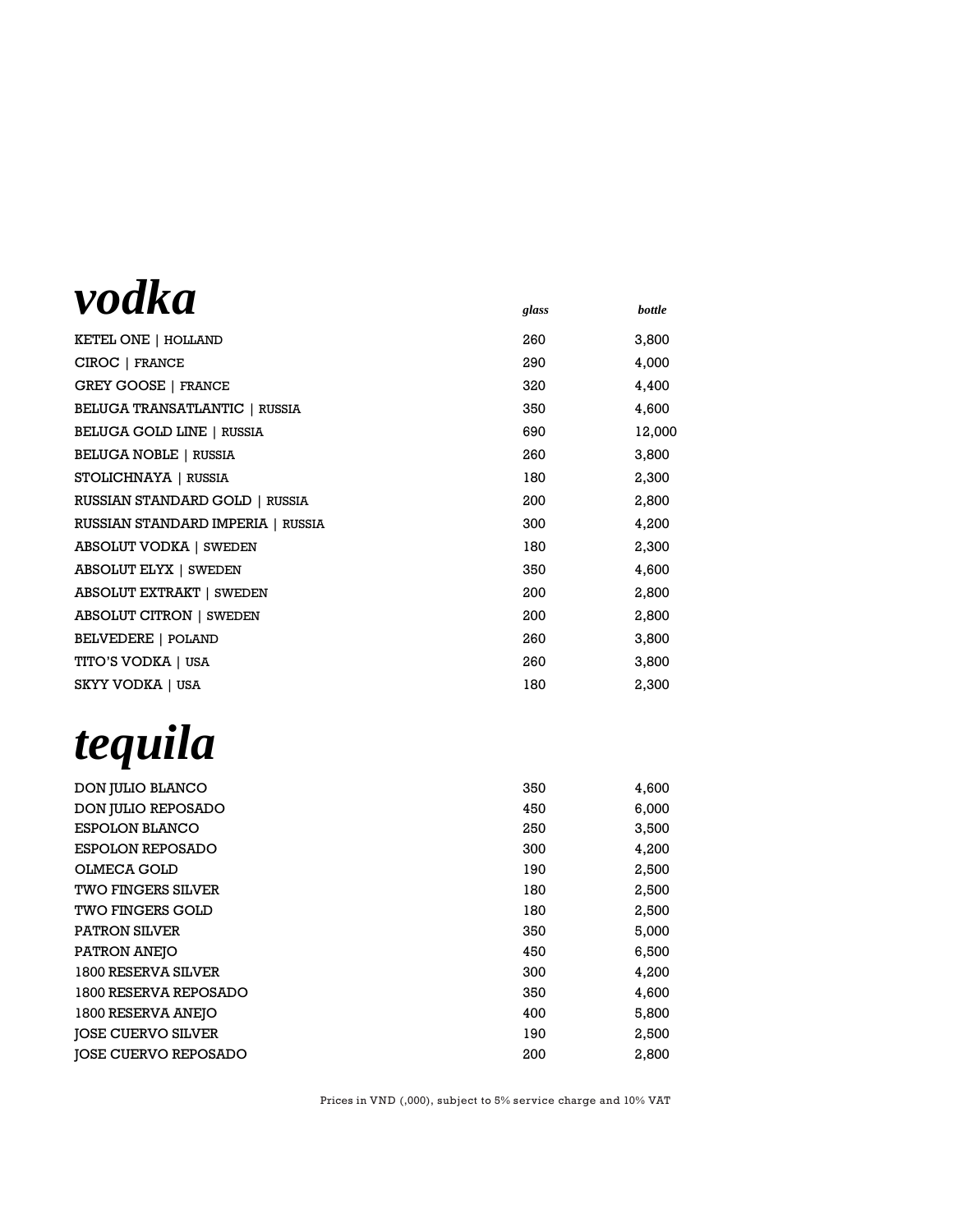| <i>rum</i>                                     | glass | bottle |
|------------------------------------------------|-------|--------|
| ZACAPA 23 YEARS   GUATEMALA                    | 550   | 7,600  |
| KRAKEN BLACK SPICED   GUATEMALA                | 200   | 2,800  |
| HAVANA CLUB 3 YEARS   CUBA                     | 190   | 2,500  |
| HAVANA CLUB 7 YEARS   CUBA                     | 300   | 4,200  |
| APPLETON 12 YEARS   JAMAICA                    | 300   | 4,200  |
| APPLETON SPECIAL   JAMAICA                     | 200   | 2,800  |
| APPLETON EST V/X   JAMAICA                     | 250   | 3,500  |
| CAPTAIN MORGAN BLACK   JAMAICA                 | 190   | 2,500  |
| BUMBU THE ORIGINAL   CARIBBEAN BLEND           | 290   | 4,000  |
| SAILOR JERRY   CARIBBEAN BLEND                 | 180   | 2,300  |
| FLOR DE CAÑA BLANCO 4 YEARS   NICARAGUA        | 210   | 2,900  |
| FLOR DE CAÑA ORO 4 YEARS   NICARAGUA           | 210   | 2,900  |
| FLOR DE CAÑA SPRESSO   NICARAGUA               | 220   | 3,000  |
| KIRK AND SWEENEY 12 YEARS   DOMINICAN REPUBLIC | 300   | 4,200  |
| BRUGAL 1888   DOMINICAN REPUBLIC               | 350   | 4,600  |
| MOUNT GAY BLACK BARREL   BARBADOS              | 350   | 4,600  |
| <b>BACARDI CARTA BLANCA   PUERTO RICO</b>      | 200   | 2,800  |
| <b>BACARDI OCHO 8 YEARS   PUERTO RICO</b>      | 260   | 3,800  |

# *japanese whiskey*

| MATSUI THE KURAYOSHI PURE MALT WHISKY          | 550   | 7.600  |
|------------------------------------------------|-------|--------|
| MATSUI THE KURAYOSHI PURE MALT WHISKY 8 YEARS  | 760   | 11.000 |
| MATSUI THE KURAYOSHI PURE MALT WHISKY 12 YEARS | 960   | 14.500 |
| MATSUI THE KURAYOSHI PURE MALT WHISKY 18 YEARS | 1.400 | 21.000 |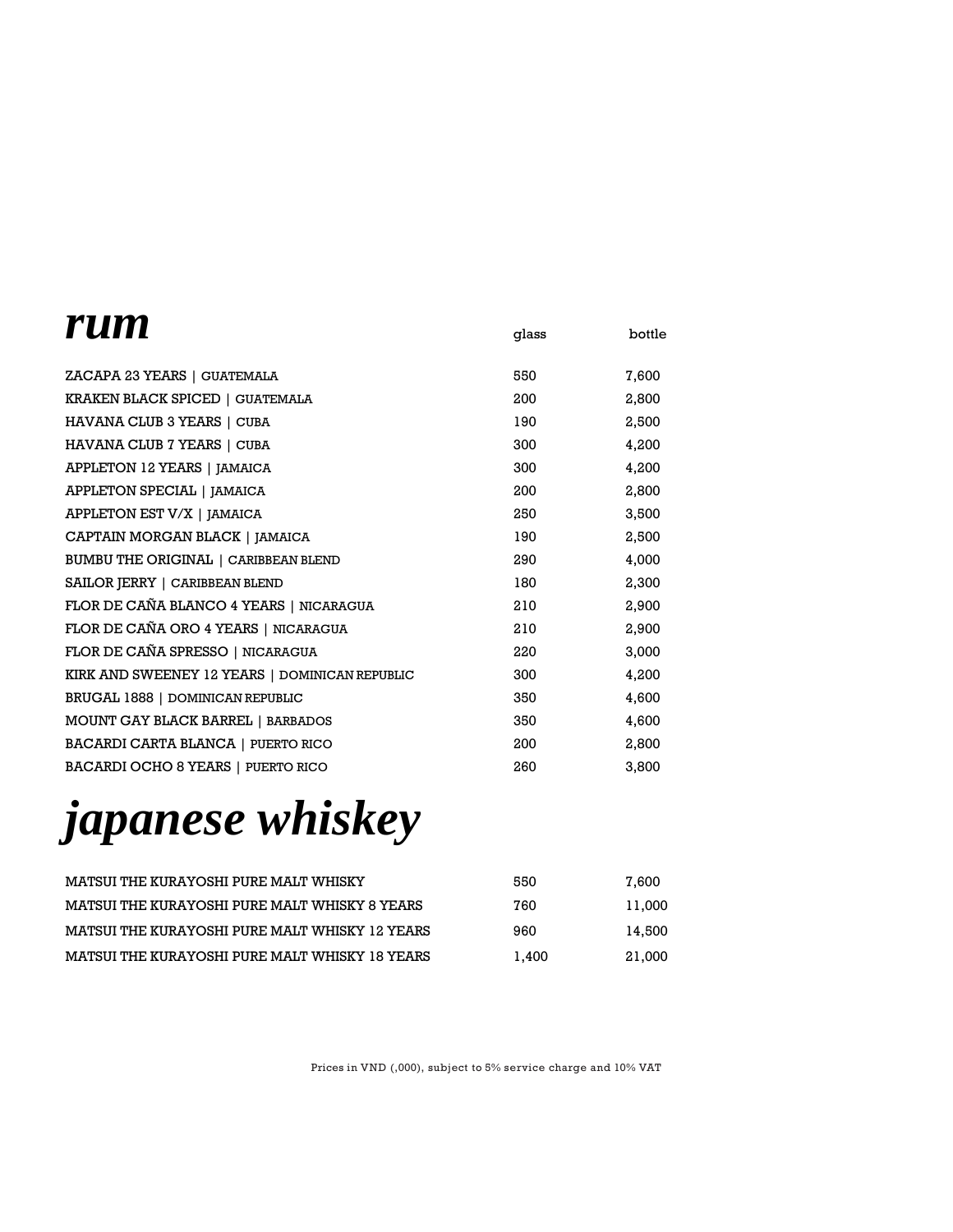| blended whisky                            |       |               |
|-------------------------------------------|-------|---------------|
|                                           | glass | <b>bottle</b> |
| JOHNNIE WALKER BLUE LABEL                 | 800   | 12,000        |
| JOHNNIE WALKER XR 21                      | 590   | 8,400         |
| JOHNNIE WALKER GOLD LABEL                 | 350   | 4,600         |
| JOHNNIE WALKER BLACK LABEL                | 250   | 3,500         |
| <b>BALLANTINE'S FINEST</b>                | 190   | 2,500         |
| <b>BALLANTINE'S 17 YEARS</b>              | 350   | 4,600         |
| <b>BALLANTINE'S 21 YEARS</b>              | 500   | 7,000         |
| <b>BALLANTINE'S 30 YEARS</b>              | 1,000 | 15,000        |
| CHIVAS REGAL 12 YEARS                     | 200   | 2,800         |
| CHIVAS REGAL 18 YEARS                     | 360   | 4,900         |
| CHIVAS MIZUNARA                           | 300   | 4,200         |
| DEWAR'S 12 YEARS                          | 260   | 3,800         |
| DEWAR'S 15 YEARS                          | 360   | 4,900         |
| DEWAR'S 18 YEARS                          | 400   | 5,800         |
| <b>MONKEY SHOULDER</b>                    | 260   | 2,800         |
| <b>ROYAL SALUTE 21 YEARS</b>              | 500   | 7,000         |
| ROYAL SALUTE 38 YEARS                     | 3,500 | 45,000        |
| <b>DOUBLE BOWMORE &amp; CRAIGELLACHIE</b> | 400   | 5,800         |

# *highland single malt*

| OBAN 14 YEARS                               | 450   | 6,000  |
|---------------------------------------------|-------|--------|
| <b>GLENMORANGIE "THE ORIGINAL" 10 YEARS</b> | 260   | 3.800  |
| <b>GLENMORANGIE NECTAR D'OR</b>             | 400   | 5,800  |
| <b>GLENMORANGIE OUINTA RUBAN</b>            | 360   | 4,800  |
| <b>GLENMORANGIE 18 YEARS</b>                | 600   | 8,500  |
| <b>GLENMORANGIE SIGNET</b>                  | 800   | 12.000 |
| <b>GLENMORANGIE 25 YEARS</b>                | 2,200 | 30,000 |
| GLENDRONACH 18 YEARS                        | 650   | 9.000  |
| <b>TOMATIN CU BOCAN 2005</b>                | 450   | 6,000  |
| CLYNELISH 14 YEARS                          | 360   | 4.900  |
| THE DALMORE 15 YEARS                        | 450   | 6,000  |
| THE DALMORE CIGAR MALT                      | 550   | 7,600  |
|                                             |       |        |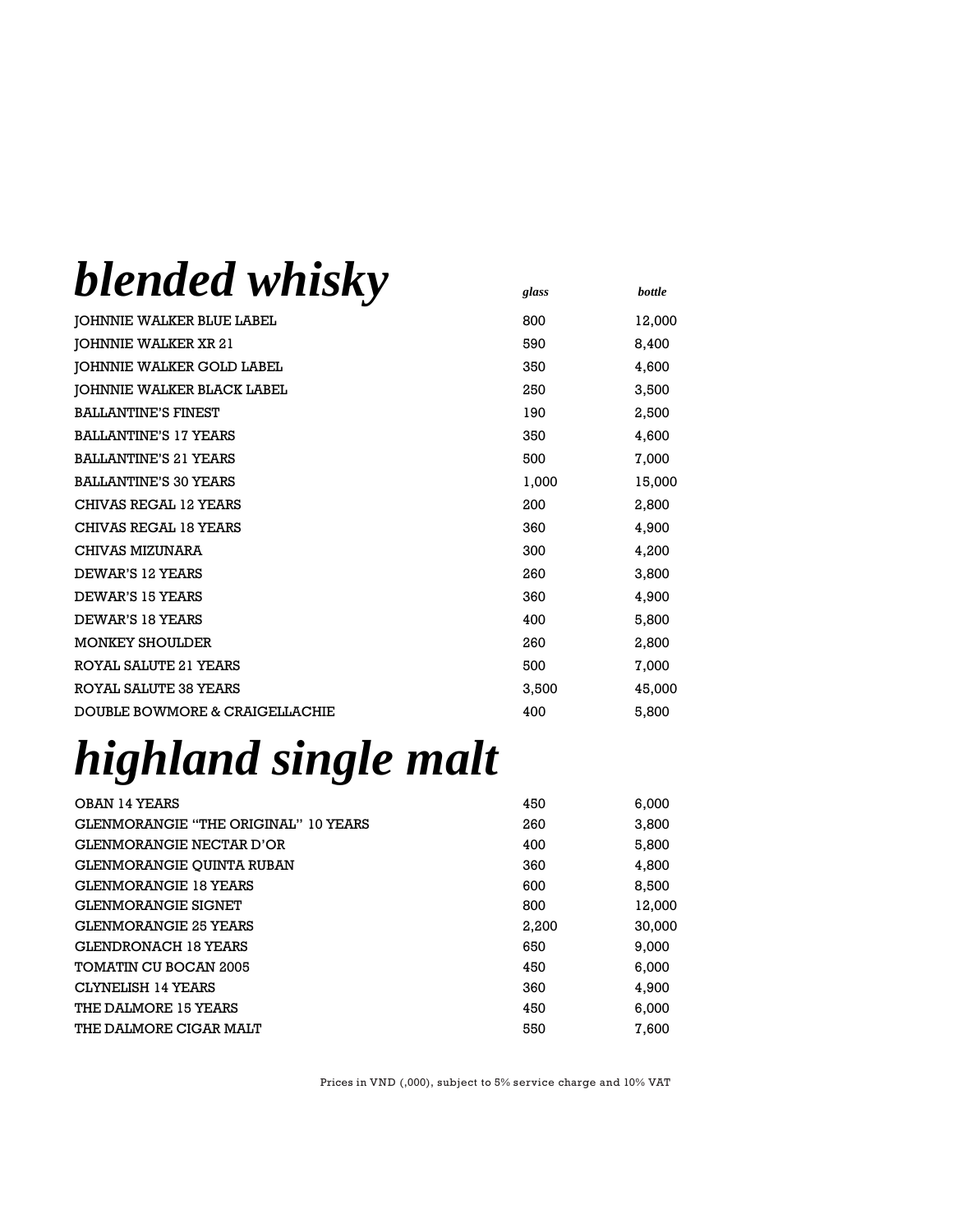## *speyside single malt glass bottle*

| MORTLACH RARE OLD                    | 900    | 14,000  |
|--------------------------------------|--------|---------|
| MORTLACH 12 YEARS                    | 390    | 5,300   |
| MORTLACH 18 YEARS                    | 2,000  | 22,000  |
| <b>MORTLACH 25 YEARS</b>             | 5,500  | 55,000  |
| <b>SINGLETON 12 YEARS</b>            | 290    | 4,000   |
| SINGLETON 15 YEARS                   | 460    | 6,400   |
| <b>SINGLETON 18 YEARS</b>            | 690    | 12,000  |
| THE MACALLAN 12 YEARS DOUBLE CASK    | 450    | 6,000   |
| THE MACALLAN 15 YEARS FINE OAK       | 800    | 12,000  |
| THE MACALLAN 18 YEARS DOUBLE CASK    | 1,400  | 19,000  |
| THE MACALLAN CLASSIC CUT             | 1,000  | 15,000  |
| THE MACALLAN SIENNA 1824             | 1,000  | 15,000  |
| THE MACALLAN RARE CASK               | 1,800  | 24,000  |
| THE MACALLAN REFLEXION               | 5,900  | 79,000  |
| THE MACALLAN M DECANTER              | 15,000 | 250,000 |
| THE GLENLIVET 12 YEARS               | 300    | 4,200   |
| THE GLENLIVET 18 YEARS               | 550    | 7,600   |
| THE GLENLIVET FOUNDER'S RESERVE      | 250    | 3,500   |
| <b>BALVENIE 12 YEARS DOUBLE WOOD</b> | 350    | 4,600   |
| BELVENIE 14 YEARS CARIBBEAN CASK     | 590    | 8,000   |
| BALVENIE 17 YEARS DOUBLE WOOD        | 860    | 13,600  |
| <b>BALVENIE 21YEARS PORT WOOD</b>    | 1,300  | 18,000  |
| <b>GLENFIDDICH 12 YEARS</b>          | 260    | 3,800   |
| <b>GLENFIDDICH 15 YEARS</b>          | 320    | 4,400   |
| <b>GLENFIDDICH 18 YEARS</b>          | 460    | 6,400   |
| THE GLENROTHES VINTAGE 1998          | 550    | 7,600   |
| THE GLENROTHES VINTAGE 1995          | 800    | 12,000  |
| SPEY 12 YEARS                        | 360    | 4,900   |
| SPEY CHAIRMAN'S CHOICE               | 400    | 5,800   |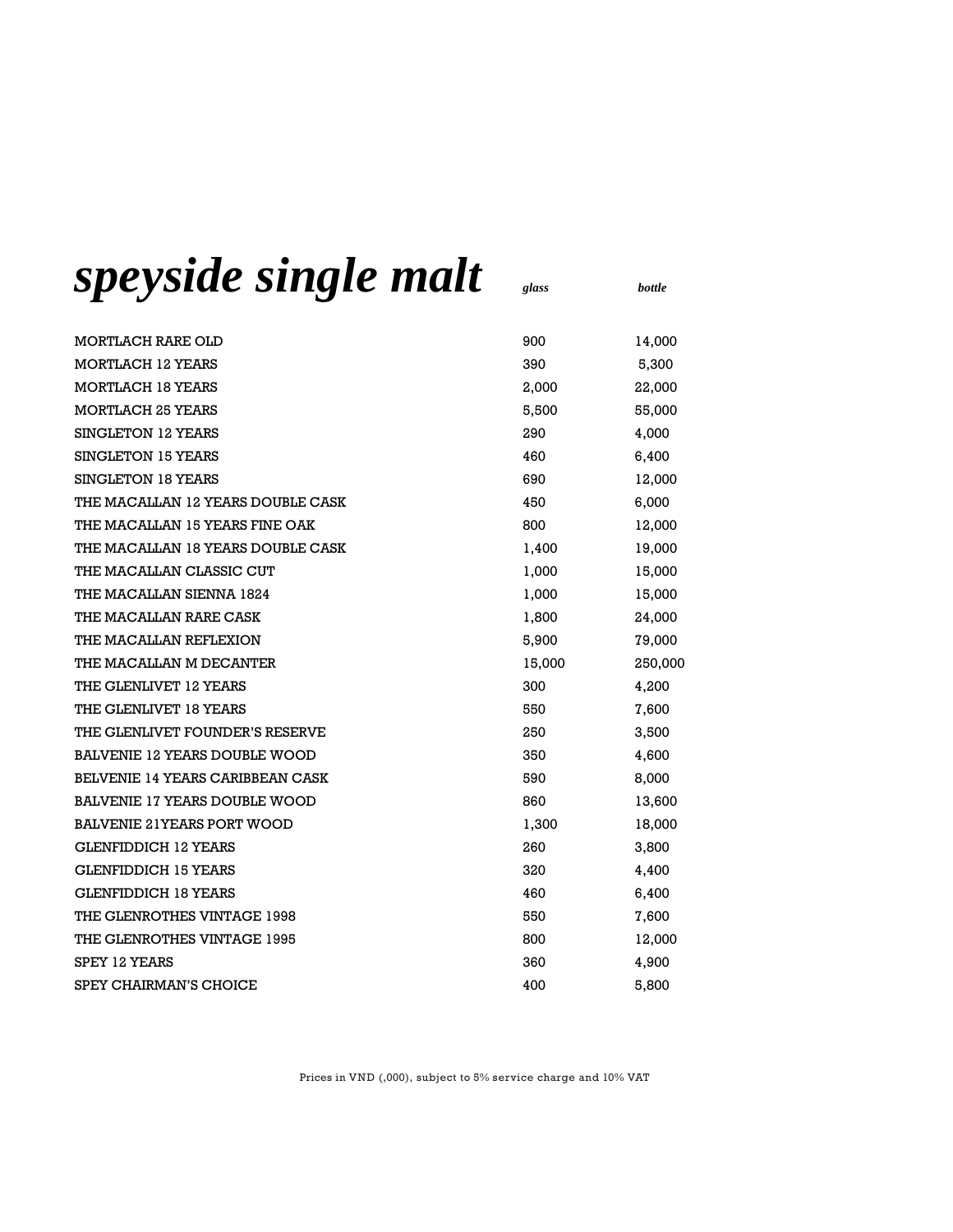# *islay single malt glass bottle*

| LAGAVULIN 16 YEARS      | 550 | 7,600 |
|-------------------------|-----|-------|
| LAPHROIG 10 YEARS       | 390 | 5,300 |
| LAPHROIG SELECTED CASK  | 350 | 4,600 |
| LAPHROIG OUARTER CASK   | 500 | 7,000 |
| ARDBEG 10 YEARS         | 360 | 4,900 |
| <b>BIG PEAT</b>         | 460 | 6,400 |
| <b>BOWMORE 12 YEARS</b> | 360 | 4,900 |
| <b>BOWMORE 15 YEARS</b> | 500 | 7,000 |
|                         |     |       |

## *lowland single malt* \* EXCLUSIVELY AT METROPOLE HANOI

| <b>BORDERS SINGLE GRAIN *</b>       | 450   | 6.000  |
|-------------------------------------|-------|--------|
| CADENHEAD STRATHCLYDE 28 YEARS      | 800   | 12.000 |
| TWEEDDALE: THE EVOLUTION 28 YEARS * | 1.200 | 16,000 |

# *island single malt* \* EXCLUSIVELY AT METROPOLE HANOI

| TALISKER 10 YEARS             | 390   | 5,300  |
|-------------------------------|-------|--------|
| RAASAY: WHILE WE WAIT *       | 450   | 6,000  |
| HIGHLAND PARK 12 YEARS        | 360   | 4,900  |
| HIGHLAND PARK DARK ORIGINS    | 690   | 12,000 |
| HIGHLAND PARK 18 YEARS        | 1,000 | 15,000 |
| HIGHLAND PARK 25 YEARS        | 3,500 | 45,000 |
| <b>HIGHLAND PARK 30 YEARS</b> | 6,000 | 80,000 |

# *campbeltown single malt*

| SPRINGBANK 12 YEARS   | 550   | 7,600  |
|-----------------------|-------|--------|
| SPRINGBANK 18 YEARS   | 1.000 | 15.000 |
| <b>LONGROW PEATED</b> | 300   | 4.200  |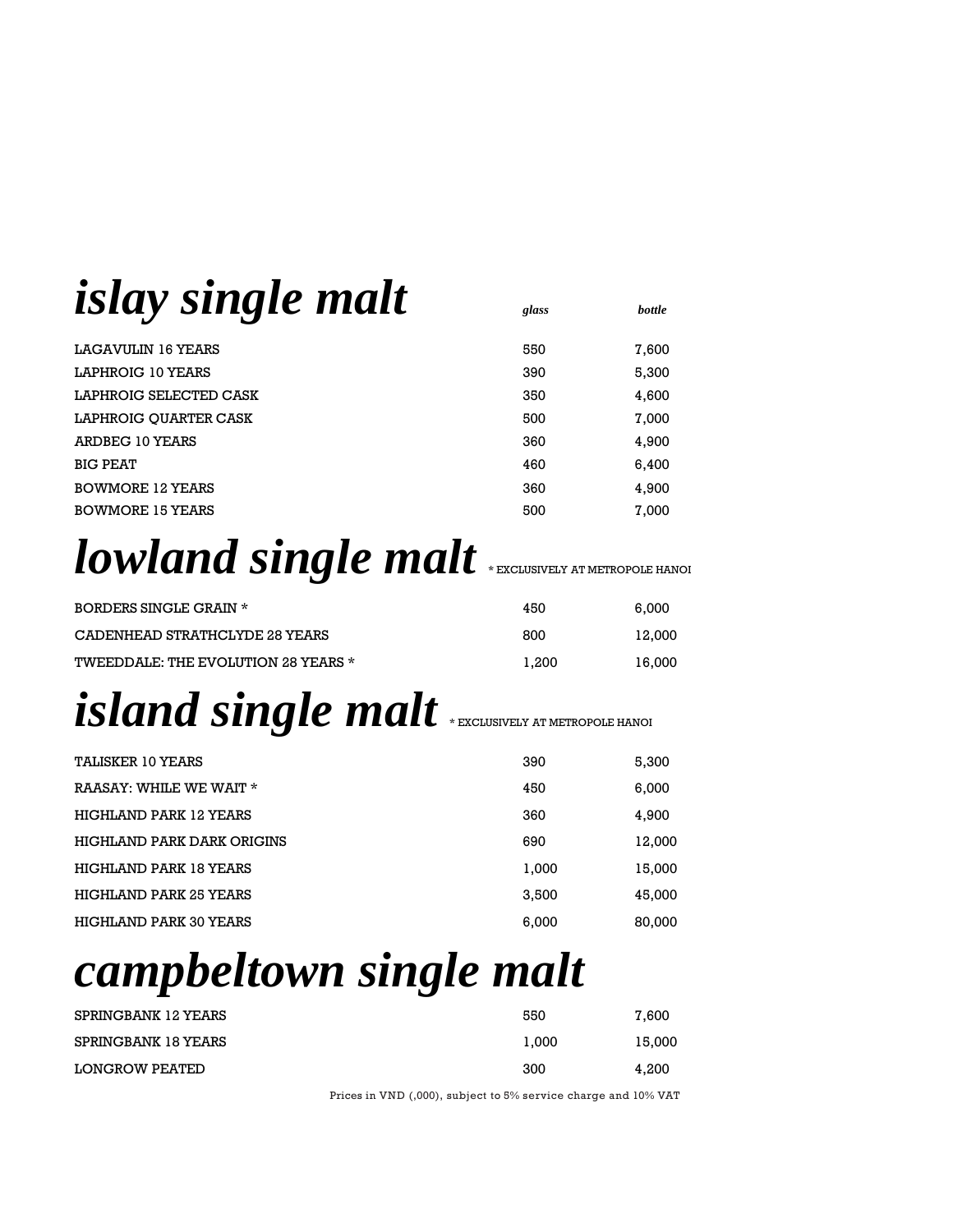### *american whiskey glass bottle*

| <b>BULLEIT BOURBON</b>    | 220 | 3,000 |
|---------------------------|-----|-------|
| ELIJAH CRAIG SMALL BATCH  | 250 | 3,500 |
| EVAN WILLIAMS HONEY       | 190 | 2,500 |
| EVAN WILLIAMS BLACK LABEL | 190 | 2,500 |
| JIM BEAM WHITE LABEL      | 200 | 2,800 |
| <b>MAKER'S MARK</b>       | 250 | 3,500 |
| WILD TURKEY 101           | 260 | 3,800 |
| WILD TURKEY RARE BREED    | 350 | 4,600 |
| <b>WOODFORD RESERVE</b>   | 320 | 4,400 |
| <b>MELLOW CORN</b>        | 200 | 2,800 |
| PIKESVILLE RYE            | 550 | 7,600 |
| <b>RITTENHOUSE RYE</b>    | 260 | 3,800 |
| JACK DANIEL'S OLD No. 7   | 220 | 3,000 |

# *irish whiskey*

| IAMESON                     | 250 | 3,500  |
|-----------------------------|-----|--------|
| <b>BUSHMILLS BLACK BUSH</b> | 250 | 3,500  |
| BUSHMILLS 10 YEARS          | 300 | 4.000  |
| BUSHMILLS 16 YEARS          | 600 | 8,500  |
| <b>BUSHMILLS 21 YEARS</b>   | 900 | 14,000 |

*french whisky*

| BELLEVOYE BLUE, FINITION GRAIN FIN  | 360 | 4.900 |
|-------------------------------------|-----|-------|
| BELLEVOYE WHITE, FINITION SAUTERNES | 400 | 5.800 |
| BELLEVOYE RED. FINITION GRAND CRU   | 500 | 7.000 |
| BELLEVOYE BLACK, EDITION TOURBE     | 550 | 7.600 |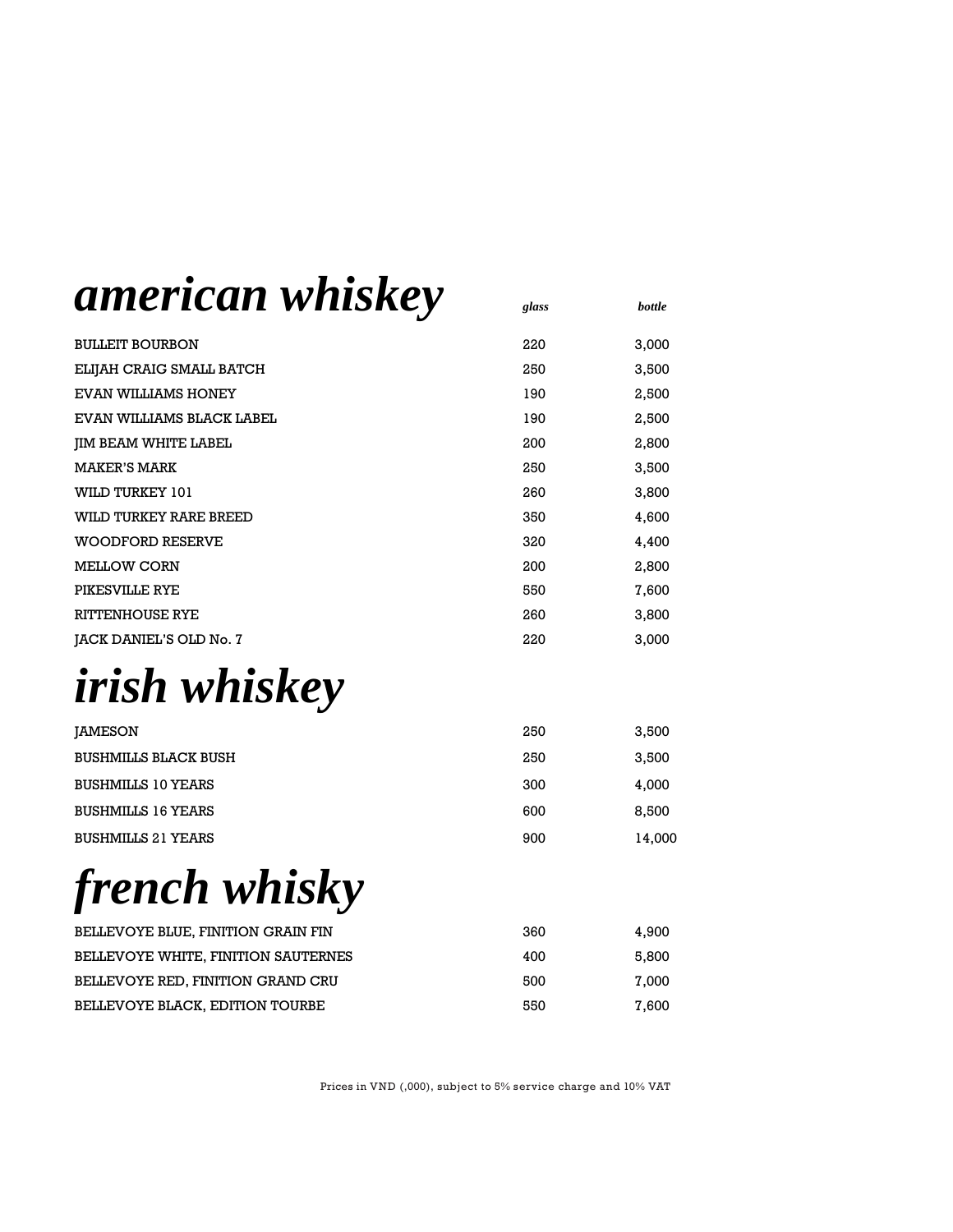## *beer*

| <b>HOEGAARDEN</b>   BELGIUM  | 220 |
|------------------------------|-----|
| LEFFE BLONDE   BELGIUM       | 280 |
| LEFFE BRUNE   BELGIUM        | 280 |
| CORONA   MEXICO              | 220 |
| HANOI   VIETNAM              | 150 |
| <b>SAIGON   VIETNAM</b>      | 150 |
| HEINEKEN   BREWED IN VIETNAM | 160 |
| KRONENBOURG 1664 BLANC       | 160 |



| 160 |
|-----|
| 160 |
|     |
|     |
| 160 |
|     |
|     |
| 160 |
|     |

Blueberry puree together with mint, lime juice and sprite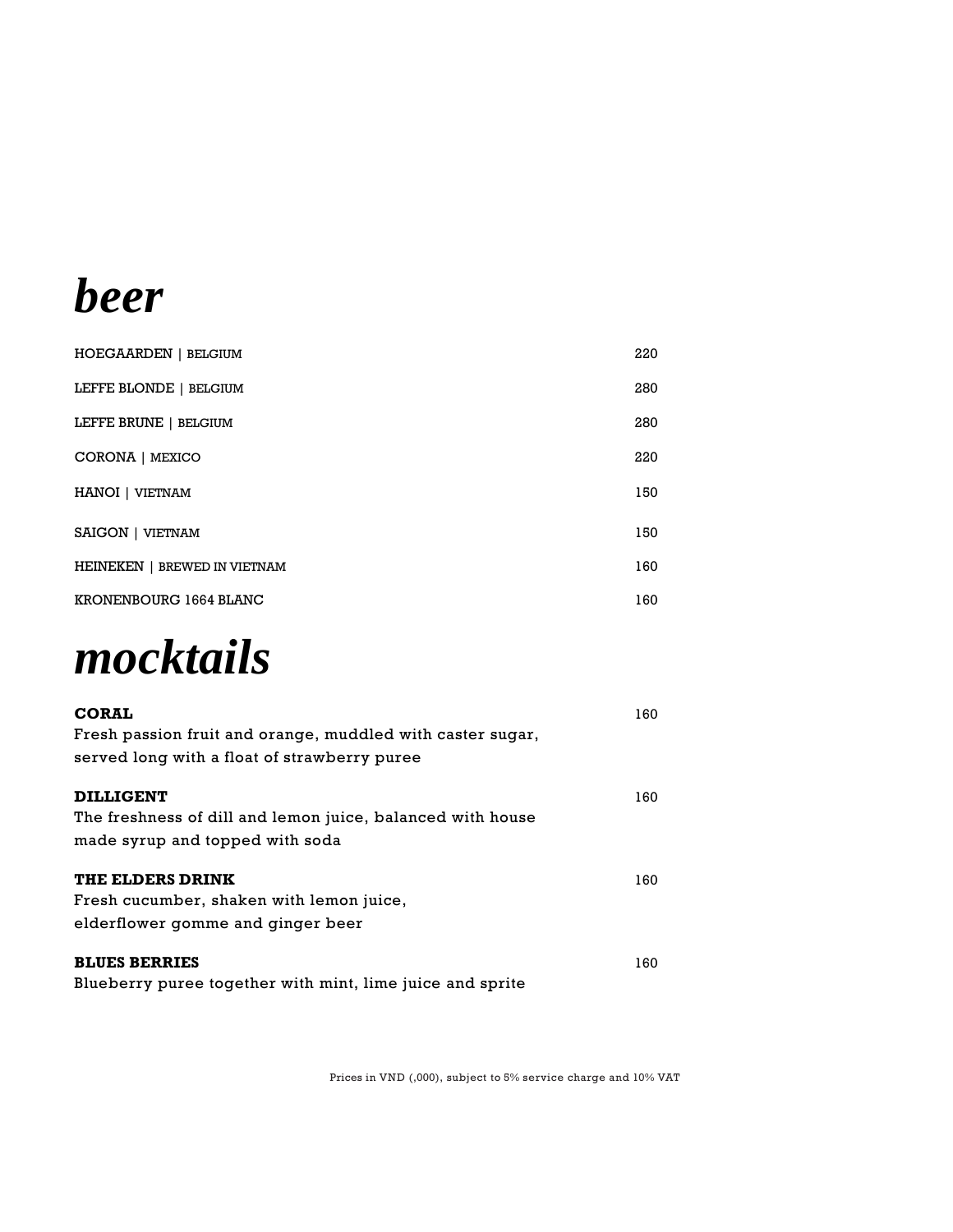*soft drinks*

| COCA COLA                    | 110 |
|------------------------------|-----|
| DIET COKE                    | 110 |
| <b>SPRITE</b>                | 110 |
| <b>SCHWEPPES GINGER ALE</b>  | 110 |
| <b>SCHWEPPES TONIC WATER</b> | 110 |
| <b>SCHWEPPES SODA</b>        | 110 |
| RED BULL (LOCAL)             | 110 |

*still water*

| EVIAN 33cl            | 160 |
|-----------------------|-----|
| EVIAN 75cl            | 260 |
| ALBA STILL WATER 45cl | 120 |

### *sparkling water*

| PERRIER 33cl              | 160 |
|---------------------------|-----|
| PERRIER 75cl              | 260 |
| SAN PELLEGRINO 50cl       | 160 |
| SAN PELLEGRINO 75cl       | 260 |
| ALBA SPARKLING WATER 45cl | 120 |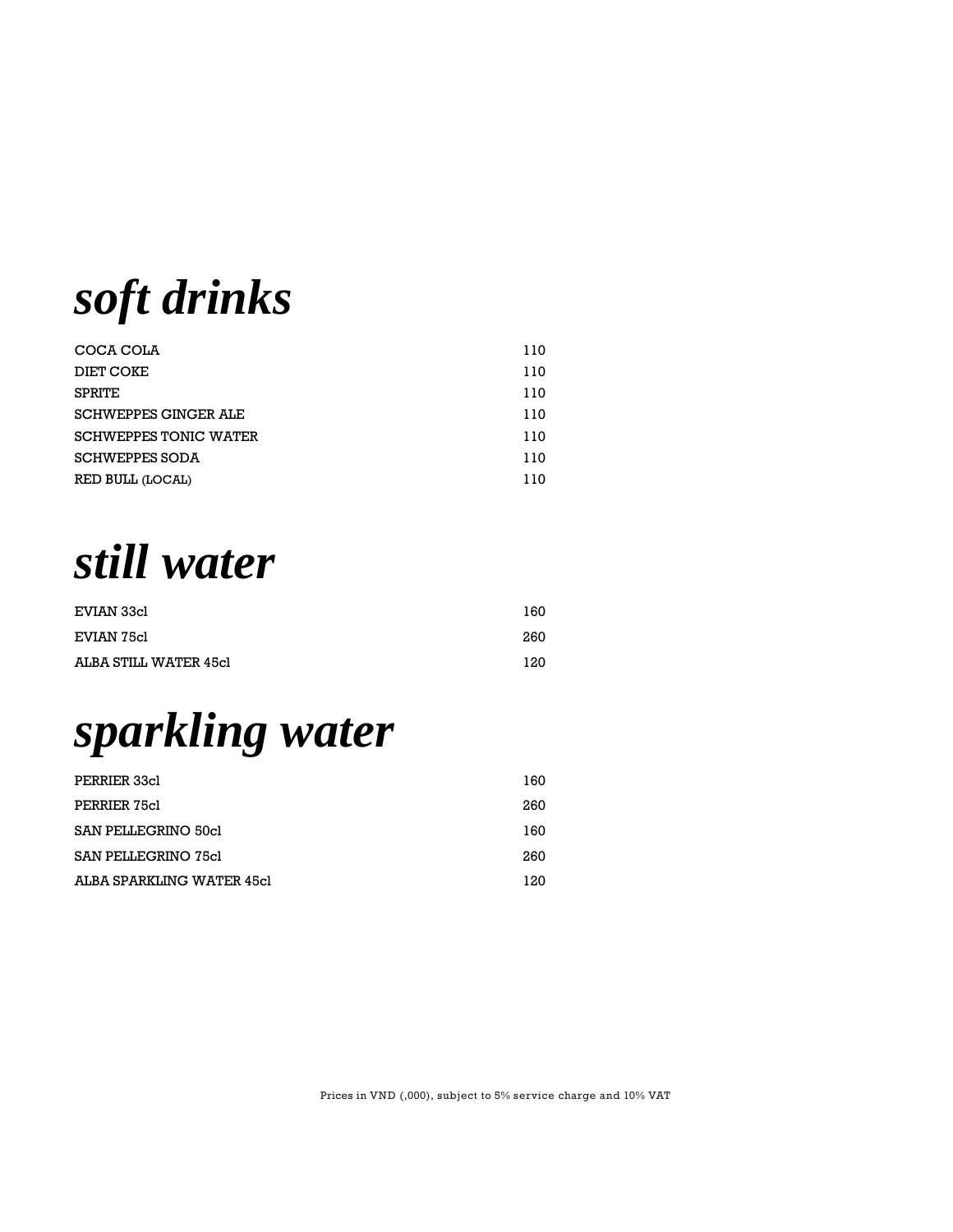*fresh fruit juice*

| <b>ORANGE</b>     | 150 |
|-------------------|-----|
| <b>COCONUT</b>    | 150 |
| <b>LEMON</b>      | 150 |
| <b>MANGO</b>      | 150 |
| PINEAPPLE         | 150 |
| <b>WATERMELON</b> | 150 |
| <b>CARROT</b>     | 150 |

*coffee*

| <b>ESPRESSO</b>     | 150 |
|---------------------|-----|
| AMERICANO           | 150 |
| <b>CAPPUCHINO</b>   | 150 |
| <b>CAFFEE LATTE</b> | 150 |

*tea*

| TAY HO LOTUS            | 150 |
|-------------------------|-----|
| <b>JASMINE BLEND</b>    | 150 |
| <b>JARDIN DE DALAT</b>  | 150 |
| TAN CUONG GREEN TEA     | 150 |
| DARJEELING TGFOP        | 160 |
| SINGLE ESTATE EARL GREY | 160 |